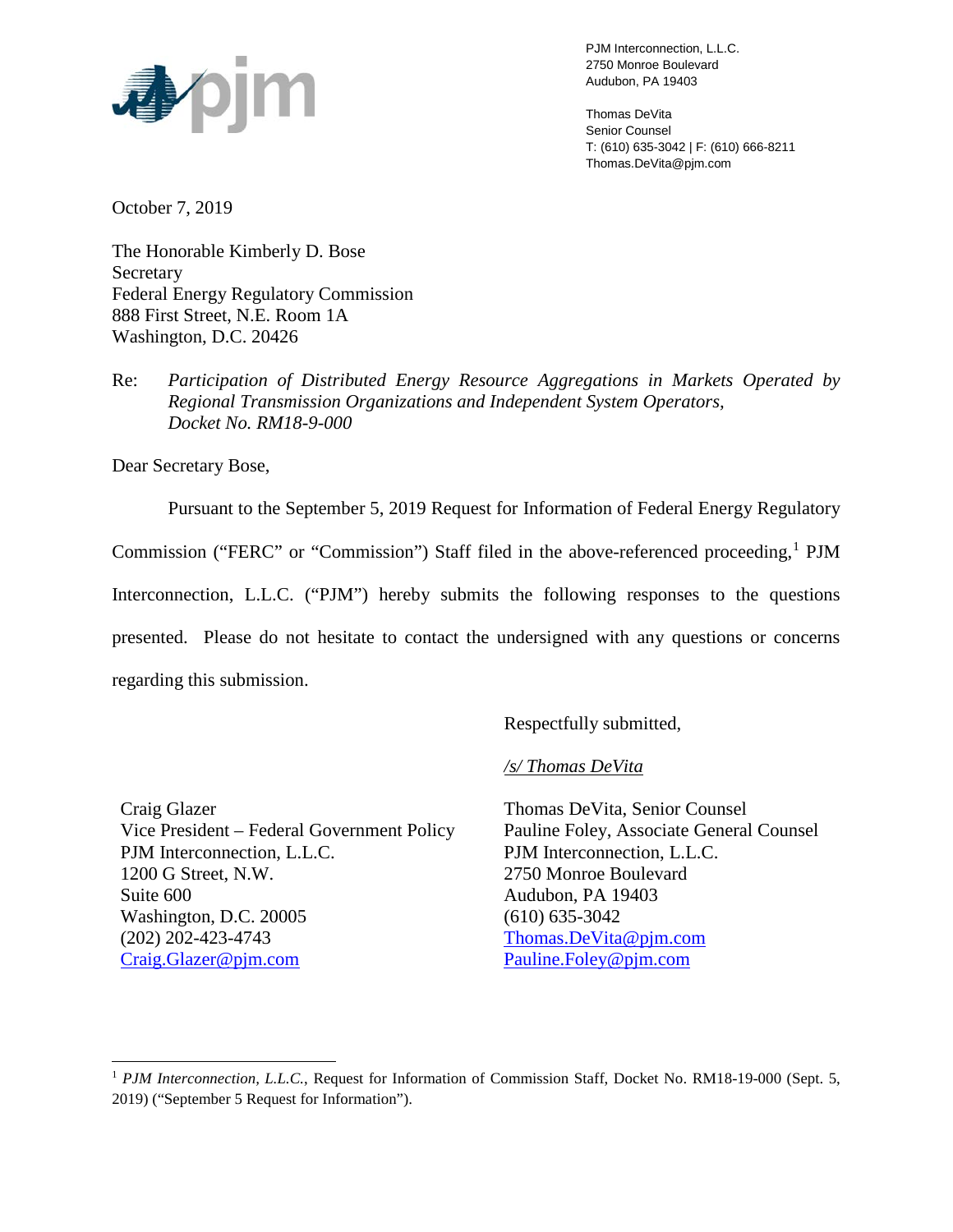### **A. RESPONSES TO REQUEST FOR INFORMATION**

*1. Under your RTO's/ISO's existing rules for small generator interconnection, if a DER seeks to participate in wholesale markets and plans to interconnect at the distribution level, please describe the step-by-step process by which that resource would interconnect to the system.* 

## **PJM Response:**

PJM applies the same study<sup>[2](#page-1-0)</sup> process to Small Generation Resources<sup>[3](#page-1-1)</sup> interconnecting to a non-FERC-jurisdictional distribution facility and requesting to make wholesale sales into the PJM market as it does for FERC-jurisdictional interconnections of Small Generation Resources. However, in the former instance the Interconnection Customer must request physical interconnection service through the relevant state-jurisdictional process. For FERC-jurisdictional interconnections, as contemplated by Order No. 2003 and as clarified by the Commission in Docket Nos. ER06-407-000 and ER06-408-000, please see the PJM Small Generator Interconnection Procedures located in the PJM Tariff, Part IV, Subpart G, and PJM Manual 14G (in particular, Attachments C and D).

As further described in PJM Manual 14A, there are two New Service Queue windows per year under the PJM Tariff for PJM to accept Interconnection Requests. Each window is open for six months: the first queue window closes on March 31st of the calendar year, and the second queue window closes on September 30th of the same calendar year.

After a valid Interconnection Request is received, PJM will establish a time to hold a scoping meeting as described in the Tariff, section 36.1.5. Generation Interconnection Requests that are 20 MWs or less, or increases in capability of 20 MW or less for existing generation, are governed by the Tariff, Part IV, Subpart G, and PJM Manual 14G, section 5.

Following the scoping meeting, PJM and the Interconnected Transmission Owner will conduct the Generation or Transmission Interconnection Feasibility Study. In general, the study will be completed within 90 days during the next Feasibility Study Cycle. PJM, in coordination with any affected Interconnection Transmission Owner(s), will conduct Generation Interconnection Feasibility Studies two times each year. The Feasibility Study assesses the practicality and cost of incorporating the generating unit or increased generating or transmission

<span id="page-1-0"></span><sup>&</sup>lt;sup>2</sup> Note that a subset of resources may be eligible for screen procedures that are distinct from the studies described here.

<span id="page-1-1"></span><sup>&</sup>lt;sup>3</sup> Terms not otherwise defined herein shall have the same meaning as established under the PJM Open Access Transmission Tariff ("Tariff") and the Amended and Restated Operating Agreement of PJM Interconnection, L.L.C. ("Operating Agreement").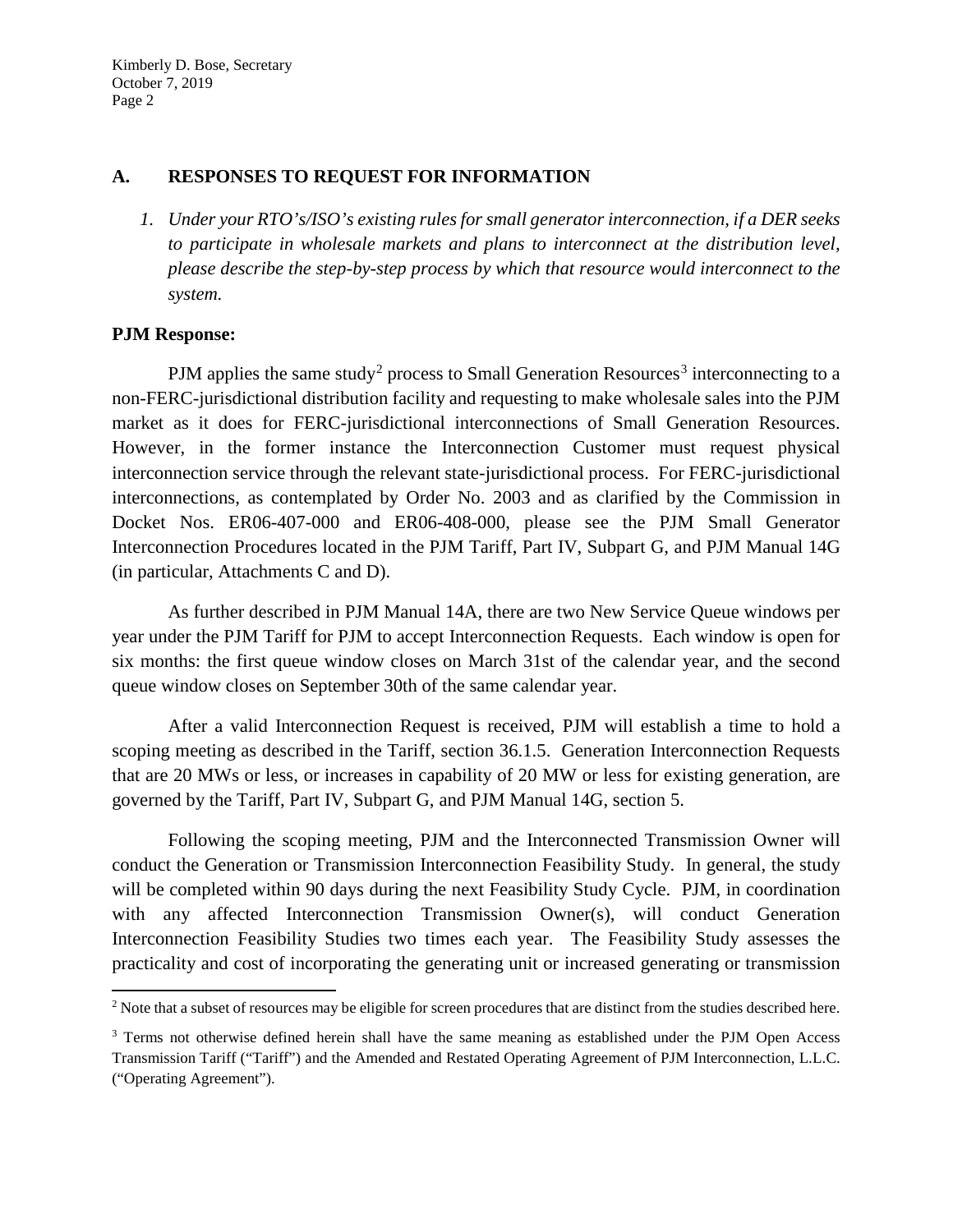capacity into the PJM system. The analysis is limited to short-circuit studies and load-flow analysis, and does not include stability analysis. The study also focuses on determining preliminary estimates of the type, scope, cost and lead time for construction of facilities required to interconnect the project. Results of the study for the requested interconnection service (Capacity Resource or Energy Resource) are provided to the Interconnection Customer and the affected Interconnection Transmission Owners, and are published on the PJM web site. Confidentiality of the Interconnection Customer is maintained in these reports, but the location of the project and size (in megawatts) is identified.

After reviewing the results of the Generation or Transmission Interconnection Feasibility Study, the Interconnection Customer must decide whether or not to pursue completion of the System Impact Study.<sup>[4](#page-2-0)</sup> The System Impact Study is a comprehensive regional analysis of the impact of adding a new generation and/or transmission facility to the system and an evaluation of the facility's impact on deliverability to PJM load in the particular PJM region where the generator and/or new transmission facility is located. This study identifies the system constraints relating to the project and the necessary Attachment Facilities, [5](#page-2-1) Local Upgrades, and Network Upgrades. The Study refines and more comprehensively estimates cost responsibility and construction lead times for facilities and upgrades. Relationships are studied between the new generator or the new transmission facility, other planned new generators in the queue, and the existing system as a whole. This study also encompasses an analysis of existing firm and non-firm Transmission Service requests. PJM, in coordination with any affected Interconnection Transmission Owner(s), conducts System Impact Studies two times each year. For some Small Generation Resources, there may be an opportunity to expedite the study process as described in Manual 14G, section 5.4. [6](#page-2-2)

The System Impact Study includes AC powerflow analysis, short circuit analysis, and may include stability analysis. The powerflow analysis can include different sets of analyses at various load levels such as summer peak, light load, and winter peak. All powerflow analysis is performed consistent with PJM Reliability Planning Criteria. Similarly, the stability analysis can include different sets of analyses at various load levels such as summer peak, light load, and winter peak.

Results of the System Impact Study are provided to all Interconnection Customers who had

<span id="page-2-0"></span> <sup>4</sup> Each Interconnection Request is studied on a summer peak Regional Transmission Expansion Plan ("RTEP") base case with the case year dependent on the New Services Queue under study. PJM will identify the base case year to be used in the study of a specific queue on its website. Both load flow and short circuit cases will use the same base case year.

<span id="page-2-1"></span><sup>5</sup> Authority over specifying Attachment Facilities follows the jurisdiction of the physical interconnection.

<span id="page-2-2"></span><sup>6</sup> *See* Tariff, Subpart G, section 110.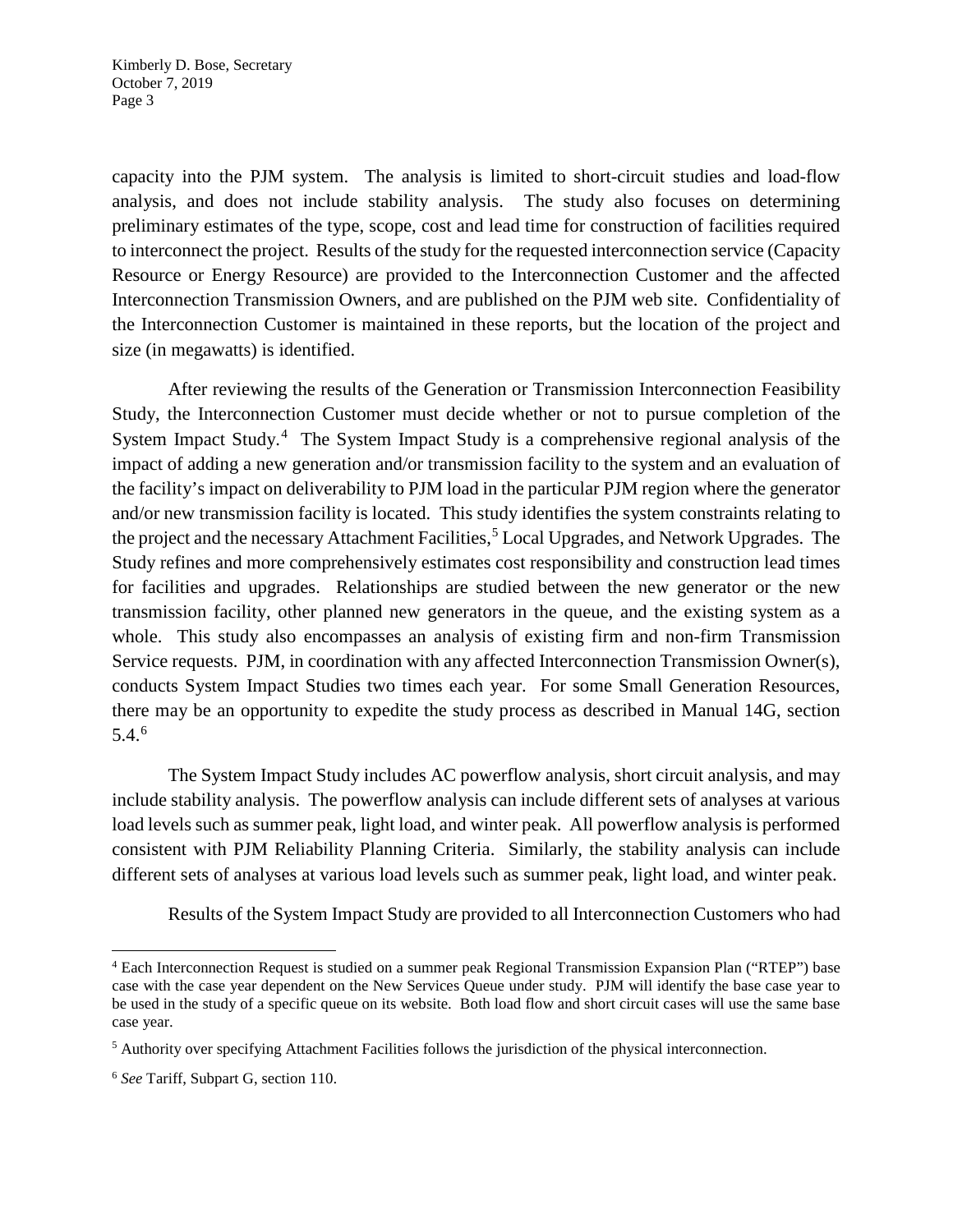projects evaluated in the study and to affected Interconnected Transmission Owners and are posted on the PJM web site. The identity of all Interconnection Customers, the size, and the location of projects for which System Impact Studies have been completed are published on the PJM web site. Upon receipt of the System Impact Study report, the Interconnection Customer will receive a Generation Interconnection Facilities Study Agreement, or, if a Generation Interconnection Facilities Study is not required, the Interconnection Customer will be tendered an Interconnection Service Agreement ("ISA"), or a Wholesale Market Participation Agreement ("WMPA") if not a FERC-jurisdictional interconnection. The Interconnection Customer must then decide whether or not to proceed.

*a. What are the respective roles of the RTO/ISO and the distribution utility in that process?* 

# **PJM Response:**

If the Small Generation Resource is subject to the Tariff (meaning the interconnection is FERC-jurisdictional), the PJM and utility roles are the same as for an Interconnection Request to transmission. If the Small Generation Resource is not subject to the Tariff (a non-FERCjurisdictional interconnection), then PJM's primary role will be to study impacts to the Transmission System, and provide access to its wholesale markets through a WMPA entered into among PJM, the Interconnection Customer, and the Interconnected Transmission Owner. However, as stated in the prior response, the requirements to physically interconnect the generator to the distribution system will be subject to the applicable state-jurisdictional process through the state tariff and distribution utility interconnection agreement.

*b. How would the DER ascertain whether it must interconnect pursuant to a statejurisdictional interconnection process or a Commission-jurisdictional process?*

### **PJM Response:**

If the Interconnection Customer desires to participate in PJM wholesale markets, it must enter the PJM New Services Queue. As part of entering the New Services Queue, the threshold jurisdictional determination of whether the interconnection is subject to the PJM Tariff or a statejurisdictional process is generally discussed on the scoping call, when the Point of Interconnection is confirmed.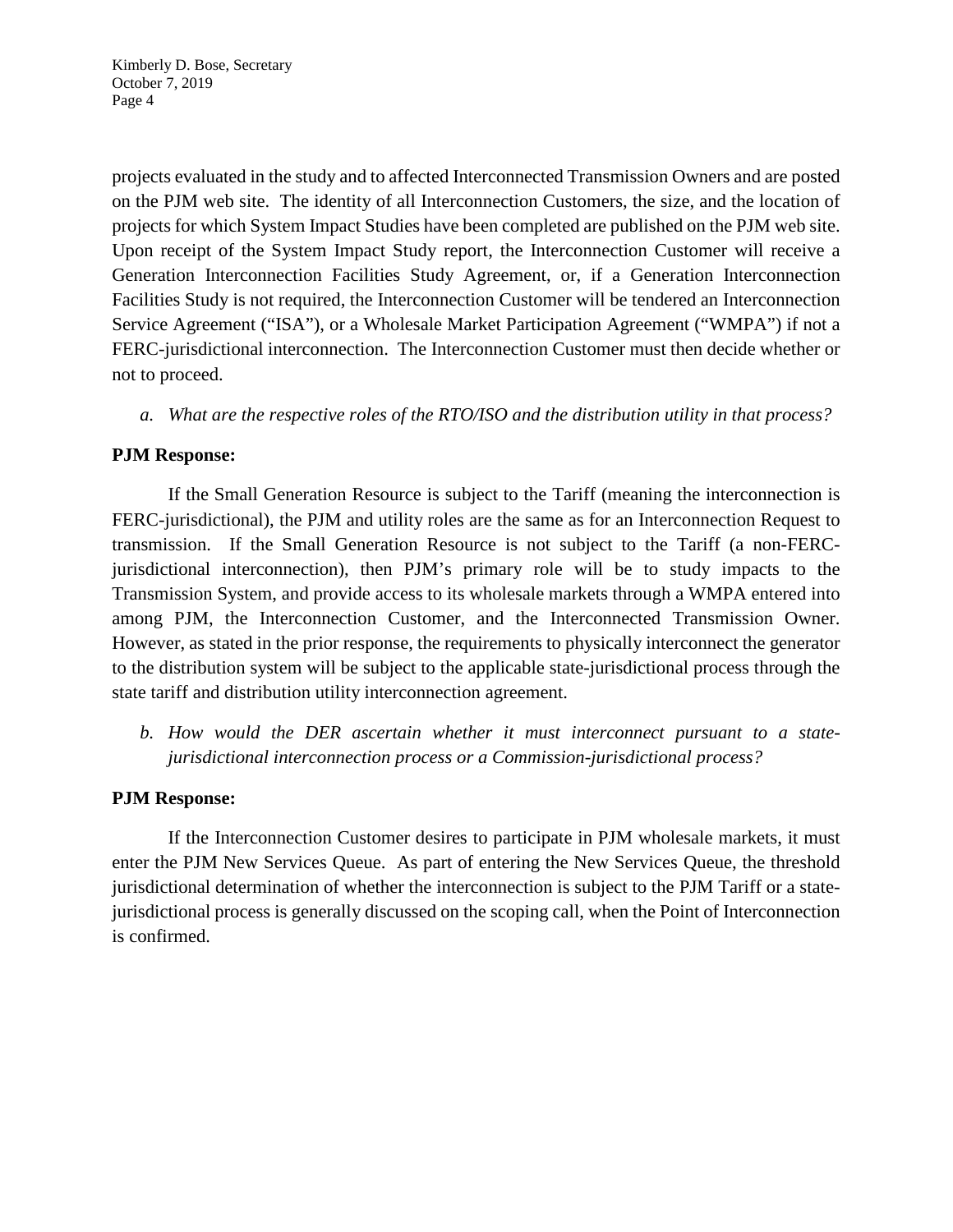*c. How does your RTO/ISO define the physical boundaries of a distribution facility when determining whether a distribution facility to which a new DER seeks interconnection is already subject to an Open Access Transmission Tariff (OATT) for purposes of making wholesalesales?*

# **PJM Response:**

A distribution interconnection request is determined to be FERC-jurisdictional if: (i) the generation facility meets the requirements of a Qualifying Facility (and has certified as a Qualifying Facility prior to coming into the New Services Queue), or (ii) there have been FERCjurisdictional transactions on the distribution facility at the proposed Point of Interconnection prior to the Interconnection Request being submitted to PJM. The determination of whether or not a distribution facility is subject to the PJM Tariff is case-specific and based on the facts and circumstances presented.

*2. Does the interconnection process described in response to Question# 1 differ based on whether or not the DER is a Qualifying Facility, and if so, how?*

### **PJM Response:**

Pursuant to Order No. 2003-A at P 735, n. 168, FERC exercises jurisdiction over the interconnections of Qualifying Facilities seeking to interconnect to a non-OATT "distribution" facility to make jurisdictional wholesale sales. Consequently, in PJM such interconnections are studied pursuant to the PJM Tariff and are required to execute PJM's ISA.

*3. Does the interconnection process described in response to Question# 1 differ if the DER seeking to participate in wholesale markets is interconnecting behind a retail customer meter (whether on the distribution or transmission system), and if so, how?*

### **PJM Response:**

Participation in PJM wholesale markets is limited to the *export* capabilities of the generation facility. This means that generation output consumed behind the Point of Interconnection is not considered wholesale. However, the interconnection process described in response to Question #1 is the same.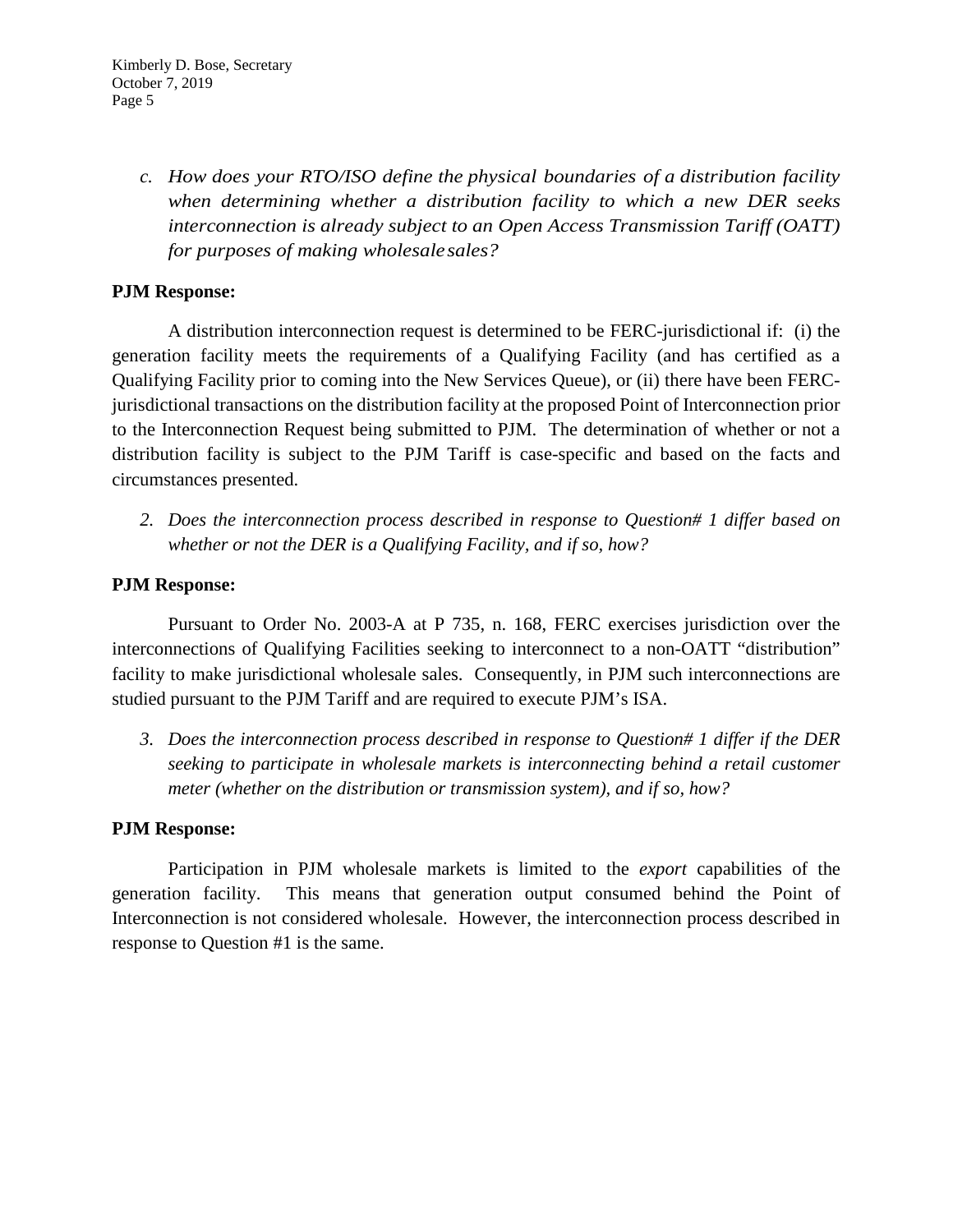*4. Does the interconnection process described in response to Question# 1 allow studies for bi-directional service (i.e., both from a DER to the transmission system and from the transmission system to a distribution-connected wholesale customer)?*

# **PJM Response:**

Yes; however, this is done only for energy storage devices capable of charging from the grid.

*5. Under the interconnection process described in response to Question# 1, and assuming all of the individual DERs in the aggregation are new resources, which of the following would apply: (1) an aggregation of DERs located at multiple points of interconnection would be studied as one aggregated resource by your RTO/ISO and require only a single Generator Interconnection Agreement (GIA); (2) each individual DER would be studied individually and require its own GIA; (3) each DER would be studied individually with the aggregation still only requiring a single GIA; or (4) a different approach (please describe if a different approach would be used).*

#### **PJM Response:**

For purposes of generation interconnection, the PJM Tariff does not contain processes specific to the aggregation of resources. Accordingly, Scenario (2) would apply—each individual DER would be studied individually and require its own ISA or WMPA, as applicable.

*6. In contrast with the scenario in Question # 5, please assume that at least some of the individual DERs in a proposed aggregation are existing resources already interconnected and in service. If multiple existing and new DERs were able to aggregate at separate points of interconnection across your RTO/ISO to participate in*  wholesale markets as an aggregation rather than as individual resources, under what *circumstances would your RTO's/ISO's existing interconnection procedures and study processes apply to the individual DERs in the aggregation? If multiple existing and new DERs were able to aggregate at separate points of interconnection across your RTO/ISO to participate in wholesale markets as an aggregation rather than as individual resources, under what circumstances would your RTO's/ISO's existing interconnection procedures and study processes apply to the aggregation? Would any revisions be needed to accommodate aggregations of DERs (existing and new) at multiple points of interconnection?*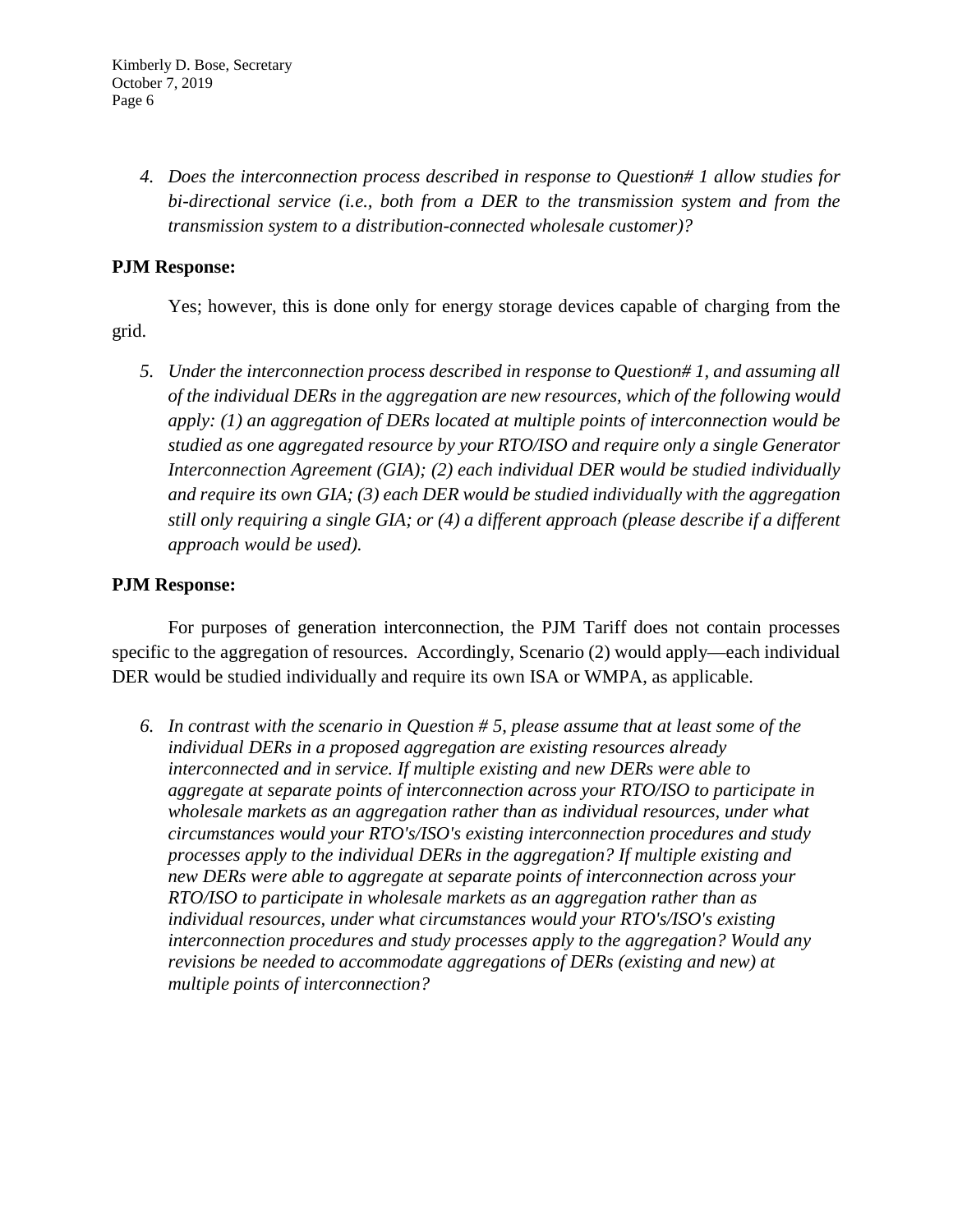#### **PJM Response:**

For purposes of generation interconnection, the PJM Tariff does not contain processes specific to the aggregation of resources, and accordingly Tariff revisions would likely be required to specifically accommodate aggregations of DERs (existing and new) at multiple points of interconnection.

*a. Under existing tariff rules, which entity (i.e., the RTO/ISO or the distribution utility) would be responsible for processing the interconnection of the individual DERs seeking to join an aggregation?*

### **PJM Response:**

As stated above, for purposes of generation interconnection, the PJM Tariff does not contain processes specific to the aggregation of resources. Any Small Generation Resource wishing to participate in PJM's wholesale markets would need to submit an Interconnection Request to PJM and enter the PJM New Services Queue.

*b. For existing DERs that are currently not participating in wholesale markets and that interconnected under a state-jurisdictional process, under your current interconnection procedures would the DER's decision to participate in an aggregation trigger the RTO/ISO interconnection process? Would additional studies be necessary to ensure that participation in your RTO's/ISO's wholesale markets through an aggregation does not cause reliability problems on the transmission system? If so, what studies? If not, why not? For example, would the original state-jurisdictional interconnection process have already studied the DER in a variety of operational scenarios that eliminate the need for further studies prior to wholesale market participation in your region?*

#### **PJM Response:**

As stated above, for purposes of generation interconnection, the PJM Tariff does not contain processes specific to the aggregation of resources. Any wholesale market participation would need to be coordinated through PJM. If the facility were a Qualifying Facility selling directly to the distribution utility under the Public Utility Regulatory Policies Act ("PURPA"), it would not be required to submit an Interconnection Request and enter the New Services Queue. Rather, the generation facility would simply request to execute a PJM ISA as a non-queue generator, provided the generation facility intended to continue operating in the same manner as it did under PURPA. Otherwise, any Small Generation Resource wishing to participate in PJM's wholesale markets would need to submit an Interconnection Request to PJM and enter the PJM New Services Queue.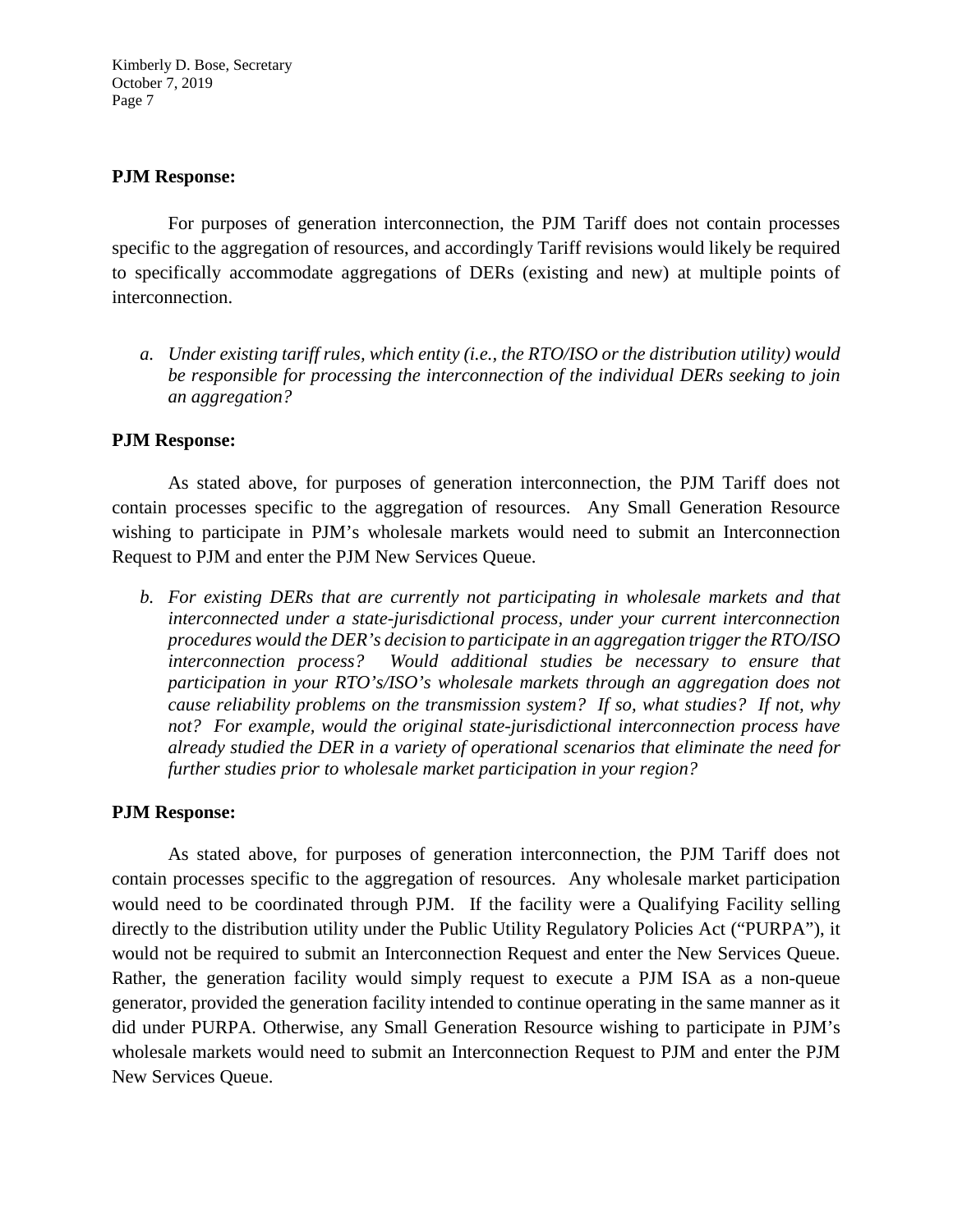*c. If existing distribution-level DERs that are currently not participating in wholesale markets join aggregations and start making wholesale sales for the first time, how would that new wholesale use of existing DERs and their associated distribution facilities impact your assessment of whether those distribution facilities are subject to your OATT? Would Commission-jurisdictional interconnection procedures apply to subsequent requests to interconnect to those distribution facilities?*

### **PJM Response:**

As stated above, for purposes of generation interconnection, the PJM Tariff does not contain processes specific to the aggregation of resources. If the unit is a behind-the-meter generator that wants to come out from behind-the-meter and make wholesale sales into the market, the unit would have to submit a new Interconnection Request and enter the New Services Queue. If the facility were a Qualifying Facility under PURPA selling its power to the host utility, the generator would submit a non-queue request to receive an ISA. Any associated distribution facilities over which wholesale sales occurred would become subject to the PJM Tariff for purposes of any subsequent interconnections.

*d. For large and small generator interconnections subject to Order Nos. 2003 and 2006, the transmission provider is required to coordinate between the interconnection customer and "affected systems" (i.e., third-party transmission systems) to ensure that any needed affected system issues are resolved. With respect to new DERs seeking to interconnect to distribution facilities that are subject to a Commission-jurisdictional OATT, do the relevant small generator interconnection procedures in your region treat the transmission system to which the relevant distribution facilities are connected as an "affected system" in order to address any needed transmission upgrades at the initial interconnection stage?*

# **PJM Response:**

Under the PJM Tariff, all generation Interconnection Requests enter the New Services Queue, and are studied for potential transmission system impacts. PJM does not treat transmission systems or distribution systems between utilities in the PJM Region as "affected systems."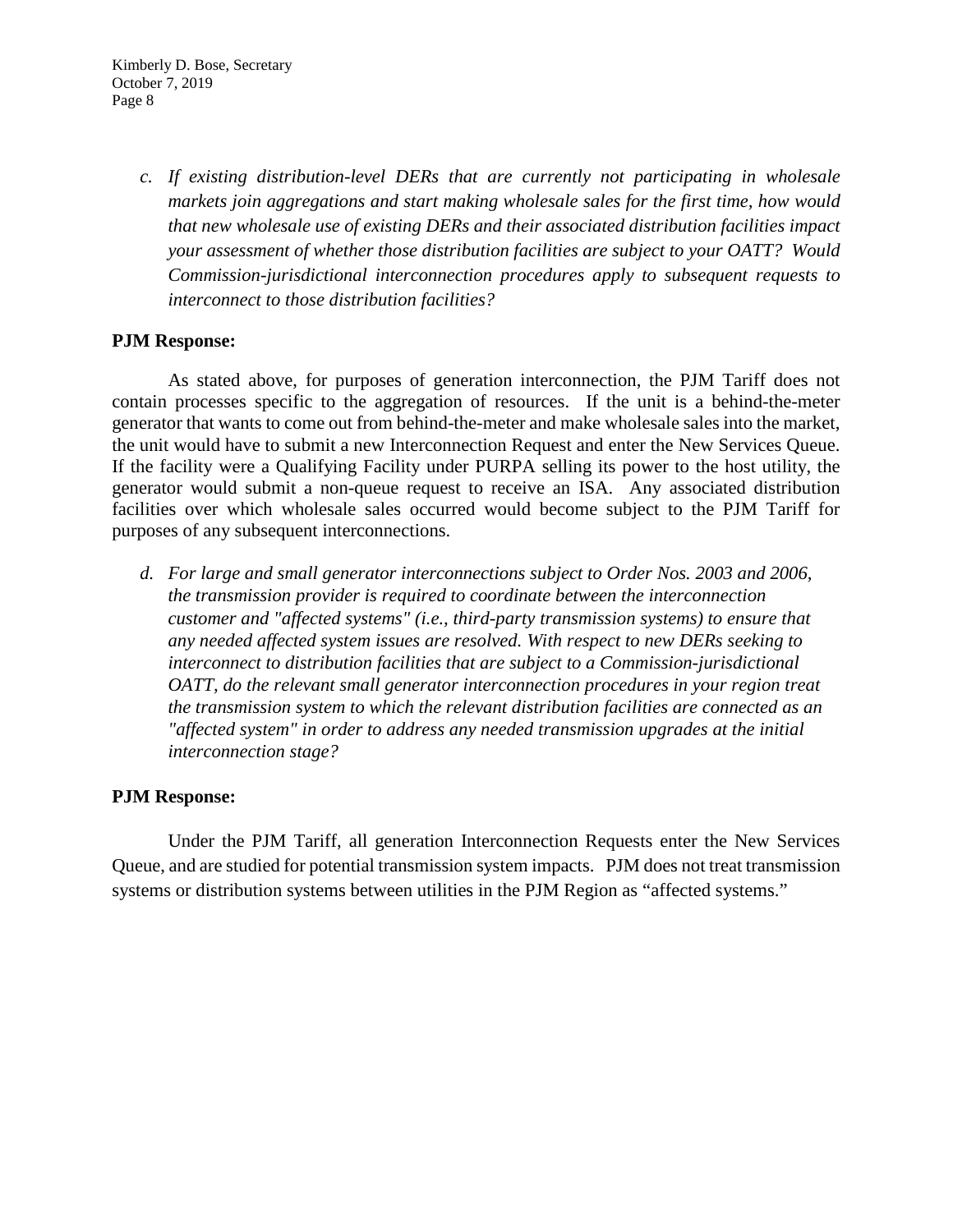*7. If the individual DERs in an aggregation are seeking to interconnect to a combination of distribution facilities, some of which are subject to a Commission- jurisdictional OATT and some that are not subject to an OATT, would any, all, or only a subset of the DERs in the aggregation be required to go through the interconnection process you described in response to Question #1 and to execute GIA(s) under your tariff? Please explain.*

## **PJM Response:**

As stated above, for purposes of generation interconnection, the PJM Tariff does not contain processes specific to the aggregation of resources. Regardless of whether the generation facility is interconnecting to a FERC-jurisdictional or non-FERC jurisdictional facility, all generation facilities intending to make wholesale sales must enter the PJM New Services Queue to be studied under the PJM Tariff, Parts IV and VI. The key difference would be that if the generation facility were interconnecting to a FERC-jurisdictional facility, it would be required to execute an ISA. By contrast, if the generation facility were interconnecting to a non-FERCjurisdictional facility to make wholesale sales into PJM markets (and if it were not a Qualifying Facility or the applicable distribution facility did not have prior wholesale sales across it), it would be required to execute a WMPA with PJM and the Interconnected Transmission Owner, and would be required to go through the relevant state-jurisdictional interconnection process and execute a state-jurisdictional interconnection agreement.

*8. If available, please provide data on or estimates of the number of individual DERs in your region that are directly participating today in your RTO/ISO markets as compared to DERs in your region that are not participating in wholesale markets. If possible, please provide estimates by resource type and participation model (i.e., generator, demand response, etc.)*

### **PJM Response:**

PJM does not currently possess precise data or estimates regarding the information described in this question. While each resource participating in PJM markets must have an executed WMPA or ISA, if a resource is *not* participating in PJM's wholesale markets, PJM does not possess or retain precise information or documentation regarding that resource.